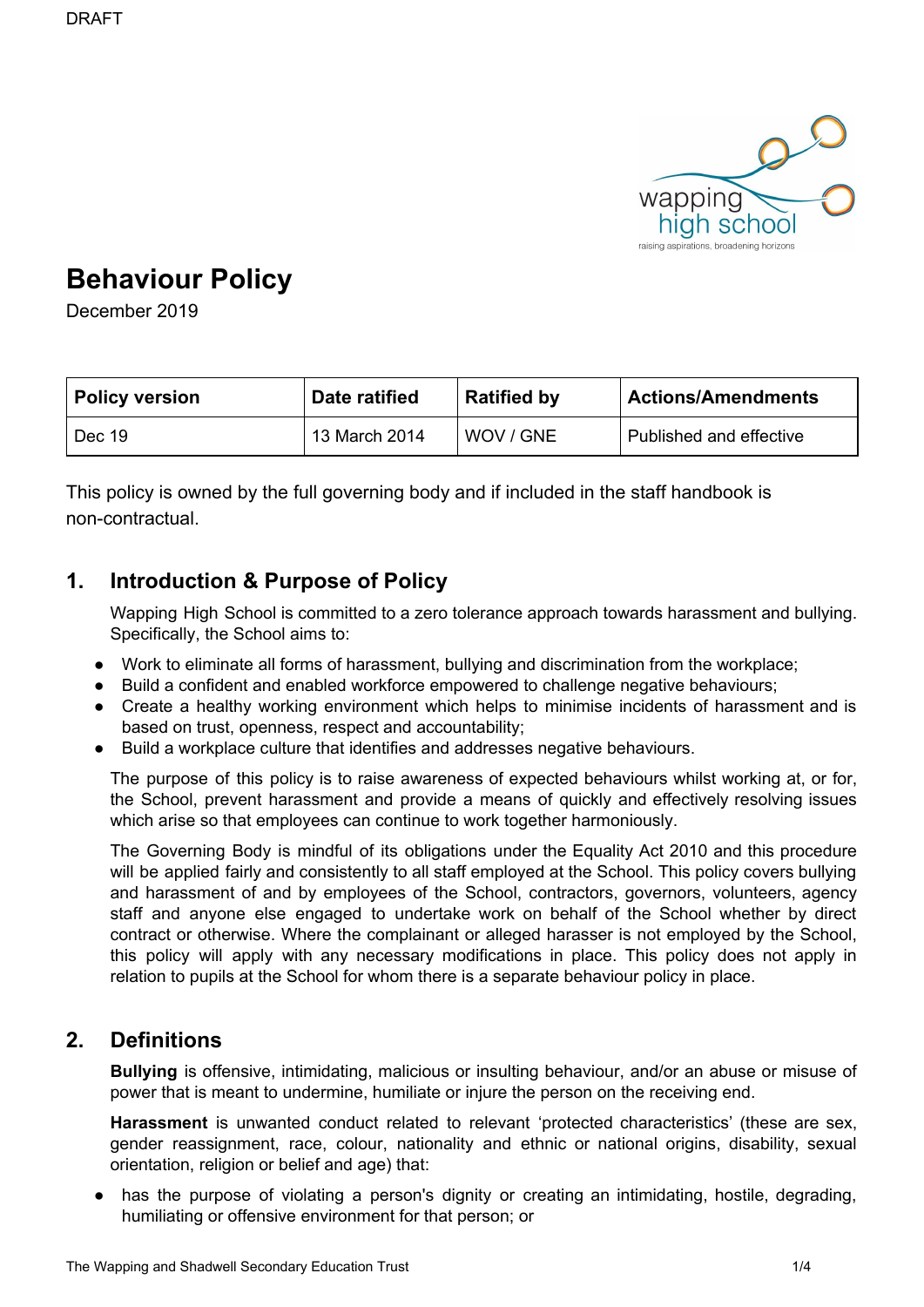● is reasonably considered by that person to have the effect of violating his/her dignity or of creating an intimidating, hostile, degrading, humiliating or offensive environment for him/her, even if this effect was not intended by the person responsible for the conduct.

**Victimisation** is subjecting a person to a detriment because he/she has, in good faith, made a complaint that someone has been bullying or harassing him/her or someone else, or supported someone to make a complaint or given evidence in relation to a complaint.

**Cyberbullying** is making use of information and communications technology, particularly mobile phones and the internet, to deliberately undermine, humiliate or otherwise cause distress to the person on the receiving end.

# **3. Roles & Responsibilities**

Line managers at the School are expected to:

- Develop the appropriate skills to be responsive and empowered in dealing with unacceptable behaviours and to seek support on this through performance management as necessary.
- Follow informal and formal procedures as set out in this policy and ensure that others are aware of the policy as it applies to them.
- Take responsibility for setting standards in their team, leading by example and fostering a positive workplace culture.
- Monitor and challenge any negative behaviour in the workplace and act on any concern raised in order to prevent harassment from taking place.
- Be aware of, and seek to eliminate, any forms of systemic harassment within the workplace.
- Be approachable, open and responsive to any issues raised by employees.
- Enable all parties involved in instances of bullying and harassment to resume their work, without fear of further intimidation or fear of reprisal.

Employees and those working on behalf of the School are expected to:

- Challenge any negative behaviours they witness at the earliest possible opportunity.
- Be aware of how their own behaviour may affect others and modify it if necessary.
- Treat colleagues with dignity and respect.
- Report harassment or bullying to an appropriate manager and support the School by cooperating with any investigation into complaints.
- Inform their line manager (or other suitable person) if they feel they are the subject of bullying or harassment, in accordance with this policy.

Employees should be aware that these standards of behaviour are not confined to normal school hours and normal place of work. Allegations of cyberbullying, for example, will not be disregarded simply because the alleged perpetrator is using his/her own computer in his/her own time.

Employees should also be aware that, if found guilty of harassment or bullying, they may face disciplinary penalties, up to and including dismissal, and could be personally liable to pay compensation in the event that the victim decides to make a legal claim against them. Serious harassment can also be a criminal offence.

### **4. Inappropriate Behaviour**

Examples of unacceptable behaviour that are covered by this policy include (but are not limited to):

- physical conduct ranging from unwelcome touching to threatened or actual serious assault;
- verbal or online abuse of another person, such as making degrading or insulting comments;
- making unwelcome jokes or comments about an individual's personal characteristics or beliefs (such as their age, gender, race, religion or sexual orientation);
- unwelcome sexual advances, including offers of rewards or threats made in relation to the acceptance or rejection of advances;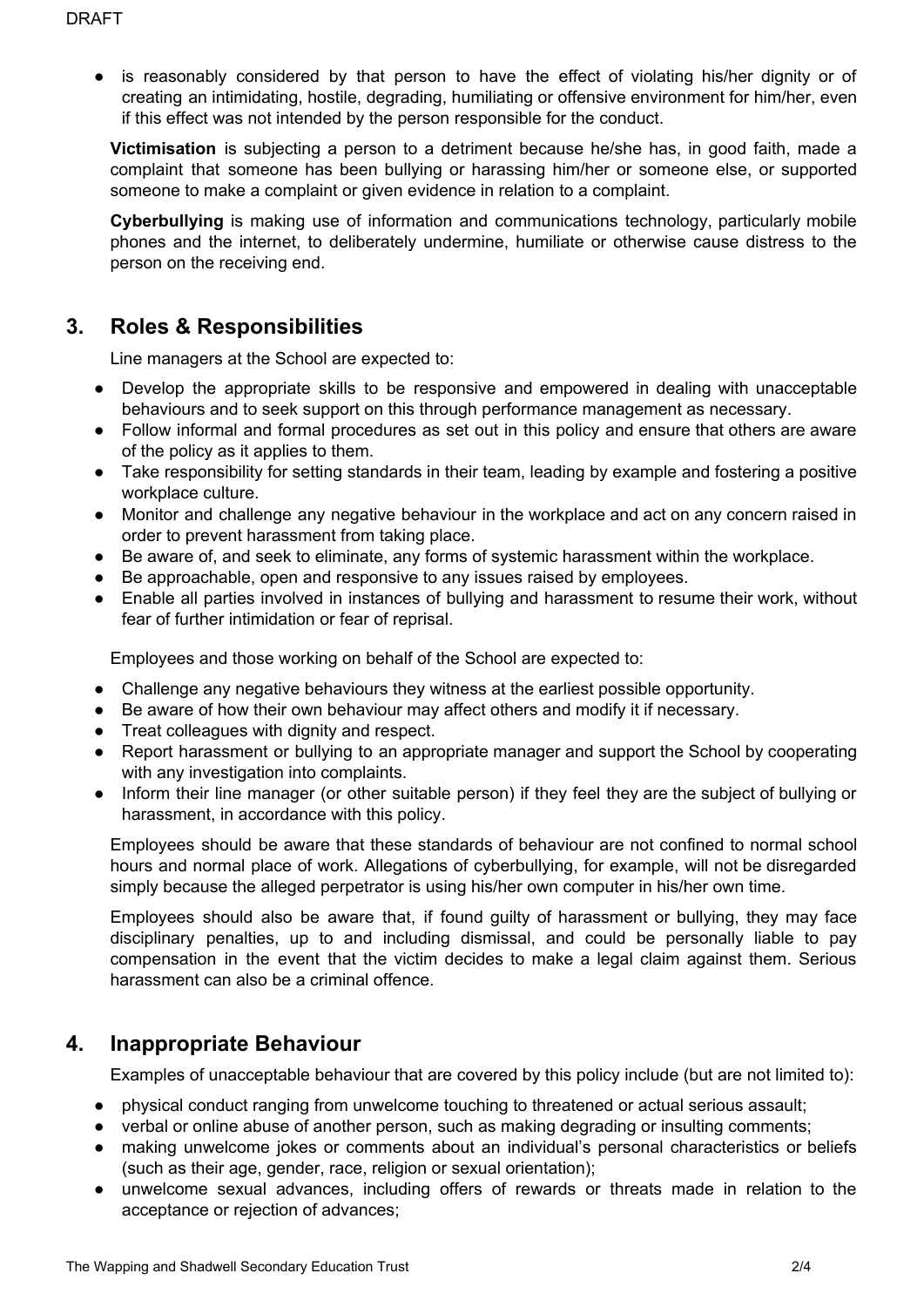- excluding or ignoring an individual on the basis of his/her protected characteristic (age, sex, race etc) or because of his/her association with someone who has a protected characteristic;
- the use of obscene gestures or the open display of pictures or objects with sexual or racial overtones;
- spreading malicious rumours about someone or deliberately setting him/her up to fail;
- making threats or comments about someone's job security without justifiable cause;
- isolation or non-cooperation with an individual at work or through excluding them from social activities.

### **5. Malicious or Vexatious Accusations**

Although very rare, vexatious or malicious accusations of discrimination, harassment, victimisation and bullying are extremely damaging, both to individuals and to workplace culture. Making such accusations with, for example, the aim of getting another member of staff into trouble, may lead to disciplinary action being taken against the employee making them. A complaint will not be considered vexatious, frivolous or malicious simply because it was judged to be unfounded by the investigation. This may be the case, for example, where an individual has expressed a concern based on a genuinely-held belief that wrongdoing has taken place but the investigation subsequently uncovers no evidence of this.

### **6. Privacy & Confidentiality**

As a general rule, all matters raised under this policy will be treated in the strictest confidence, both during and after any informal or formal complaint has been made. No information will be relayed to a third party without first informing those involved. Any investigation to be conducted into a complaint is likely to involve some level of disclosure but this will be discussed with the complainant prior to the investigation commencing. In most cases permission will be sought before information is released although there may be instances where the matter is so serious that consent is not required, e.g. where there are health and safety implications, pupils could be at risk, or where physical violence has occurred. In such cases reasons for the disclosure will be explained.

## **7. Raising a Complaint About Bullying or Harassment**

#### **7.1 Introduction**

If an employee feels that he/she is being bullied, harassed or victimised, he/she should raise these concerns at the earliest stage. This may be done informally or formally as follows.

#### **7.2 Informal Route**

Employees may wish to directly express their concerns to the alleged harasser, explaining the incident(s) and the impact this has had on them.

If the employee feels unable to do this, he/she may instead approach his/her line manager or trade union representative for assistance in stopping the inappropriate behaviour. If the line manager is directly involved in the alleged bullying/harassment, the complainant may instead approach the next most senior manager. In the case of allegations involving the Headteacher, this approach should be made to the Chair of Governors.

After an assessment and meeting with both the complainant and the alleged harasser, the manager will attempt to resolve the problem through initial discussions and then through monitoring the behaviour of the alleged harasser. Where a manager requires further assistance in order to achieve resolution, he/she will give consideration to mediation (internal or through the use of an outside organisation) or the temporary reassignment of either party to alternative work. The